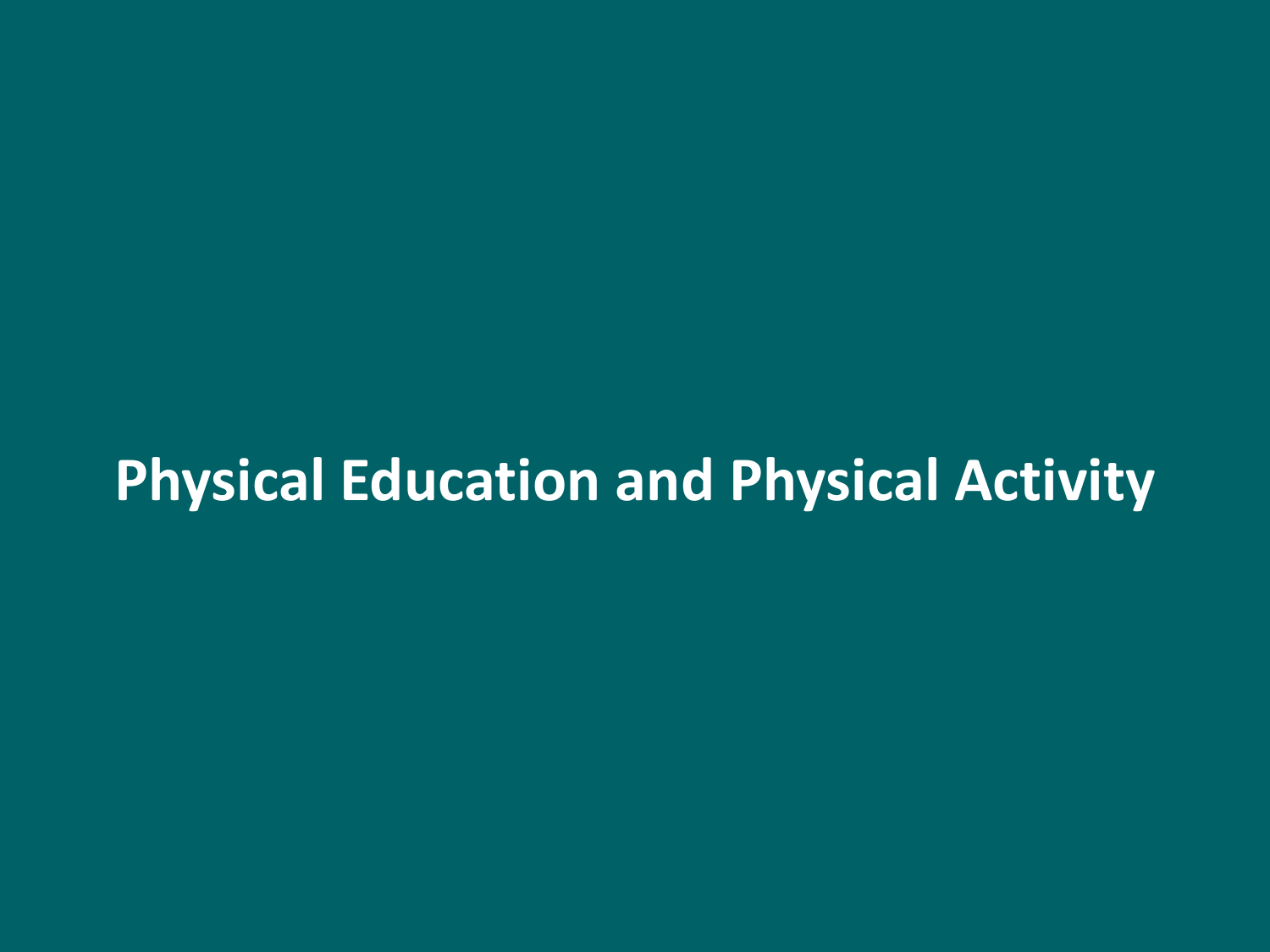## **Percentage of secondary schools that have established, implemented, or evaluated a Comprehensive School Physical Activity Program**

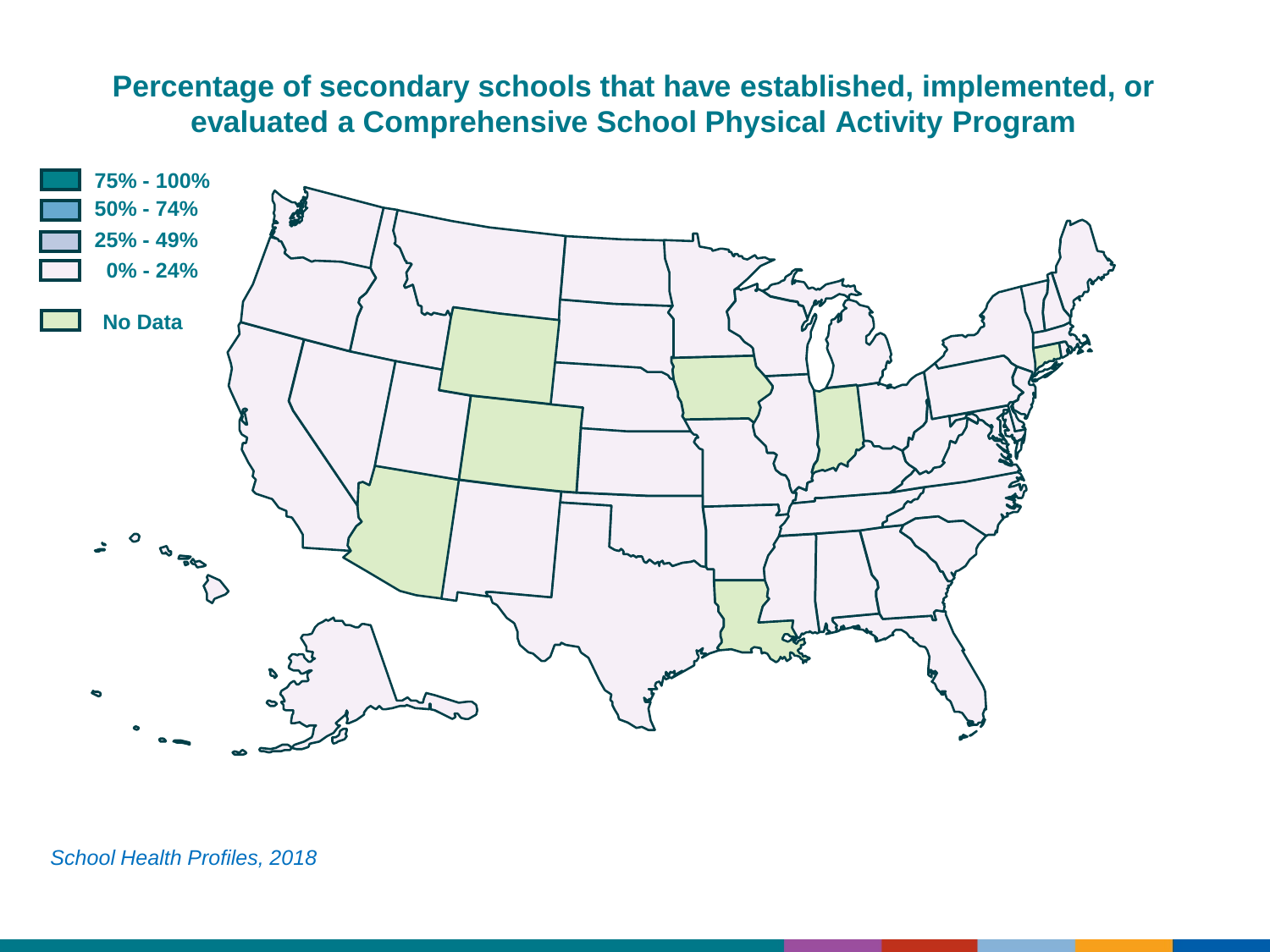# **Percentage of secondary schools that tried to increase student knowledge on physical activity and fitness in a required course**

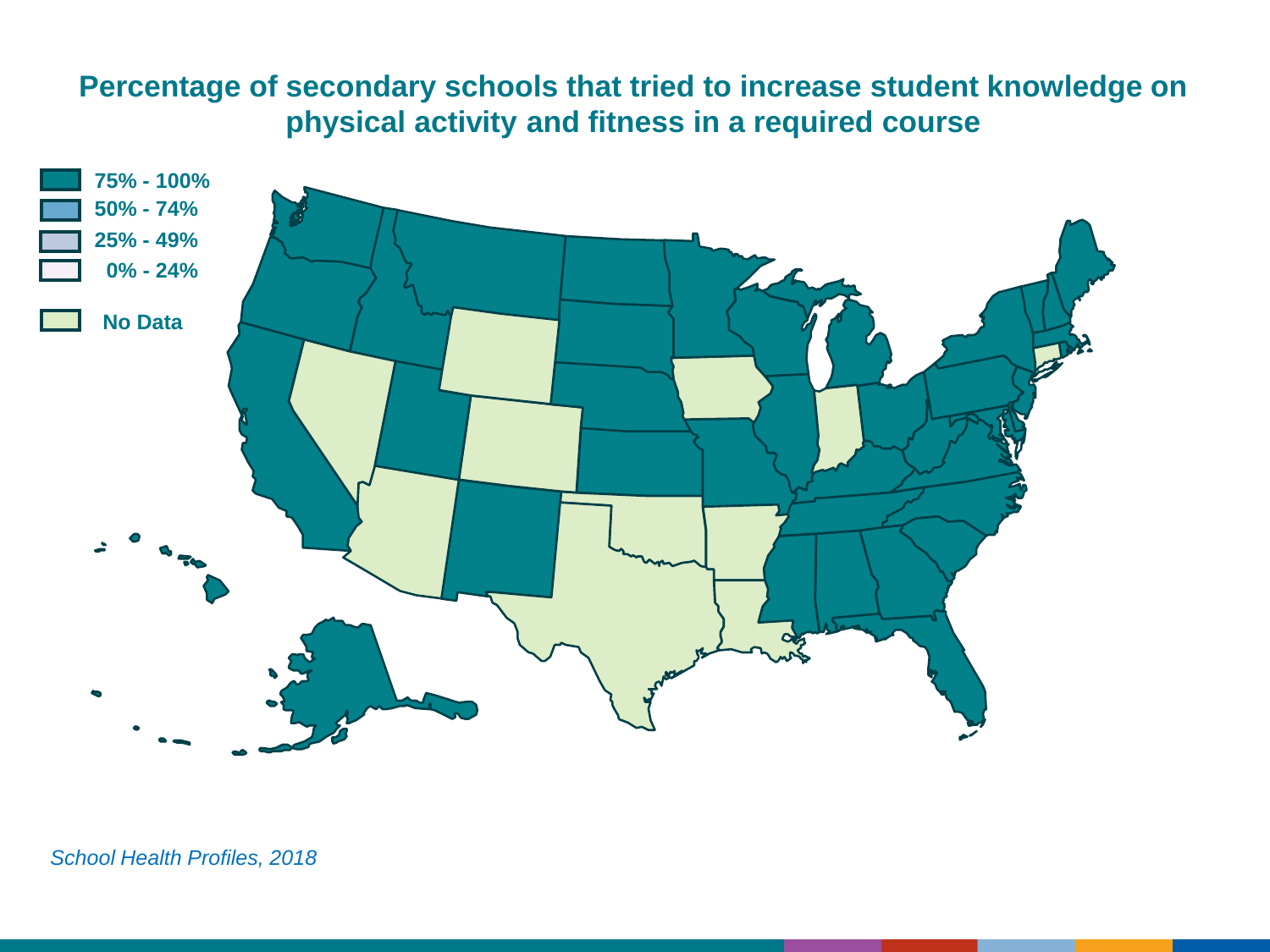# **Percentage of secondary schools in which a required physical education course is taught in 6th grade\***



**\*Among schools with students in that grade.**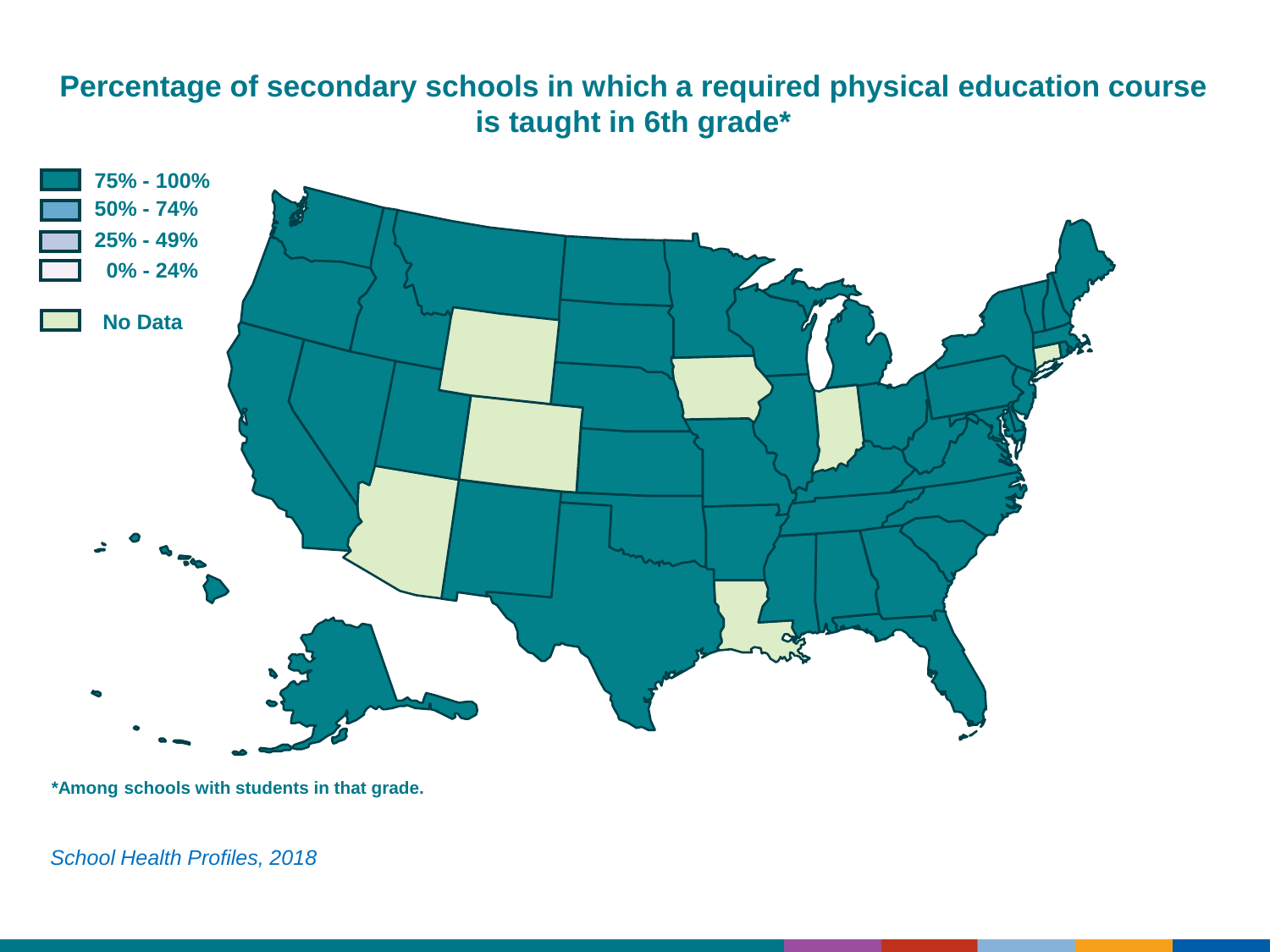# **Percentage of secondary schools in which a required physical education course is taught in 7th grade\***



**\*Among schools with students in that grade.**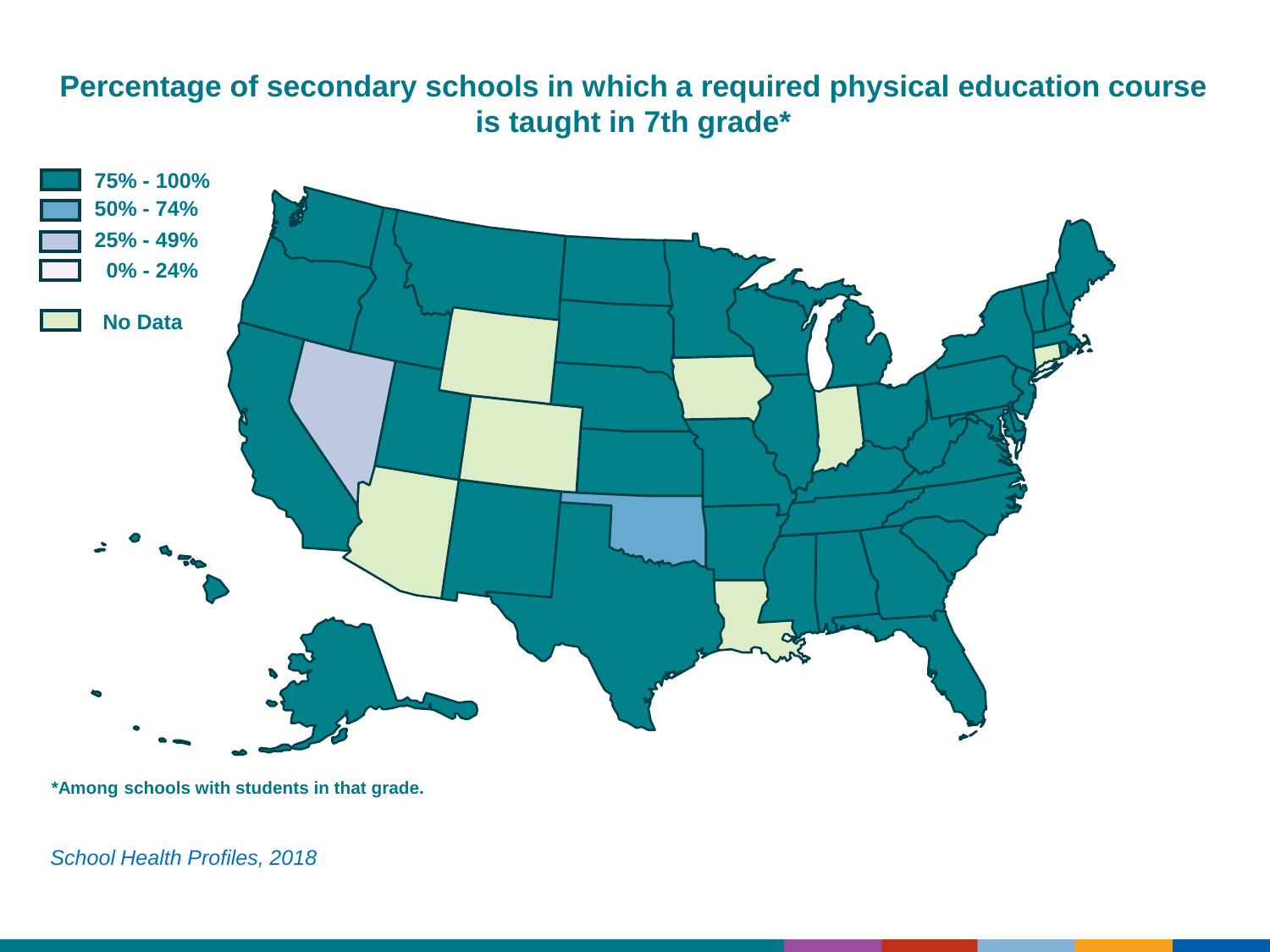# **Percentage of secondary schools in which a required physical education course is taught in 8th grade\***



**\*Among schools with students in that grade.**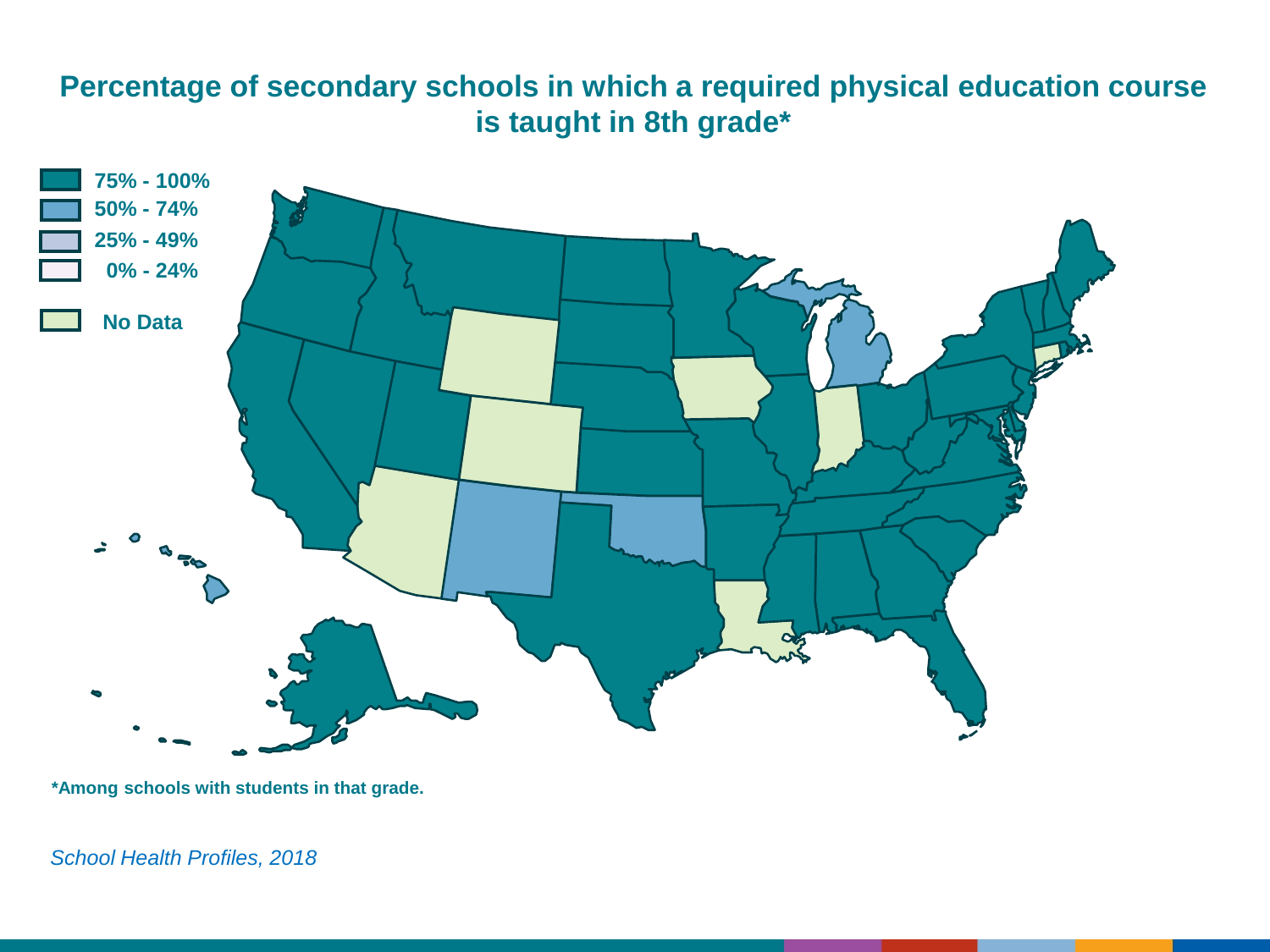# **Percentage of secondary schools in which a required physical education course is taught in 9th grade\***



**\*Among schools with students in that grade.**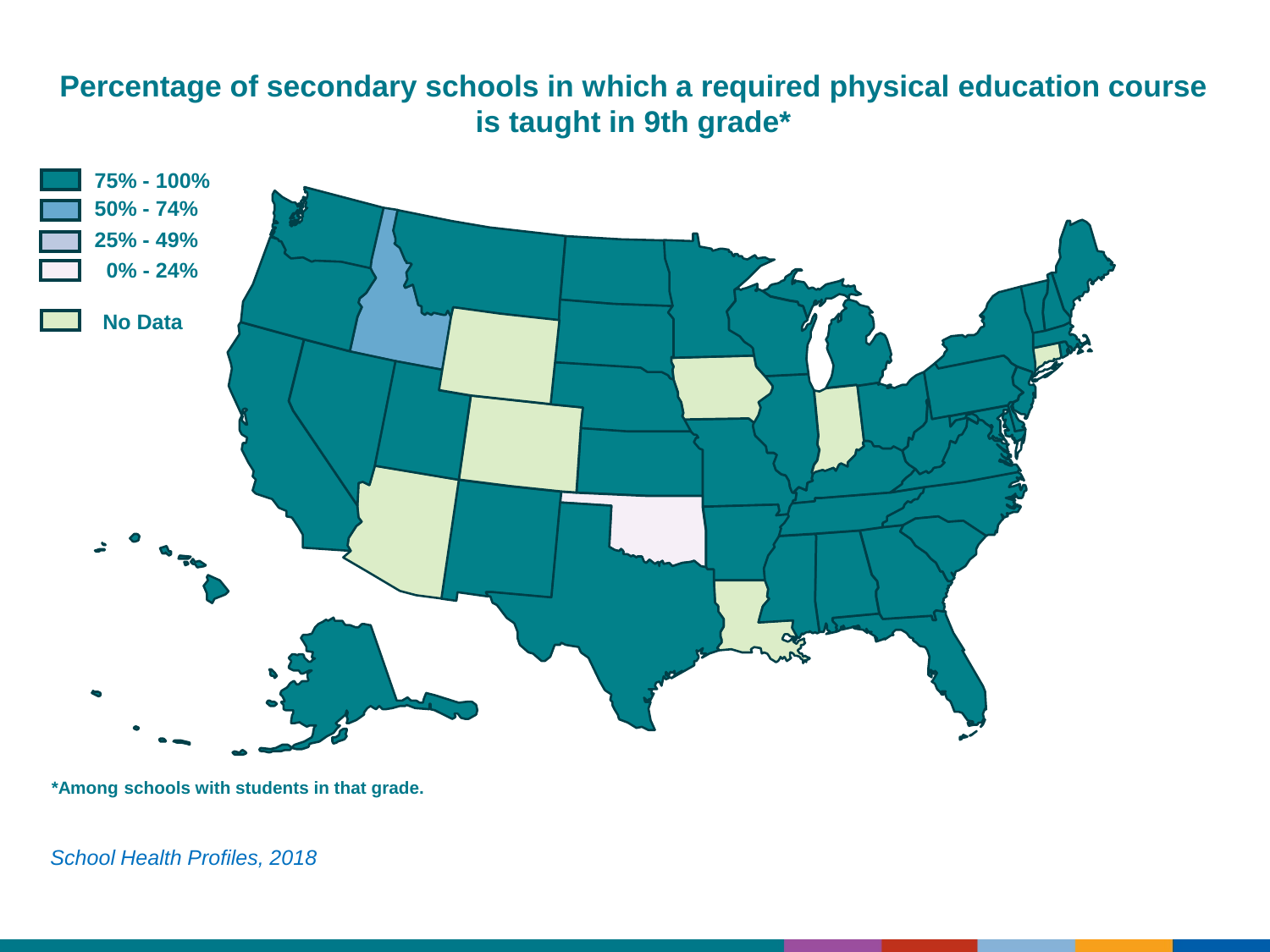# **Percentage of secondary schools in which a required physical education course is taught in 10th grade\***



**\*Among schools with students in that grade.**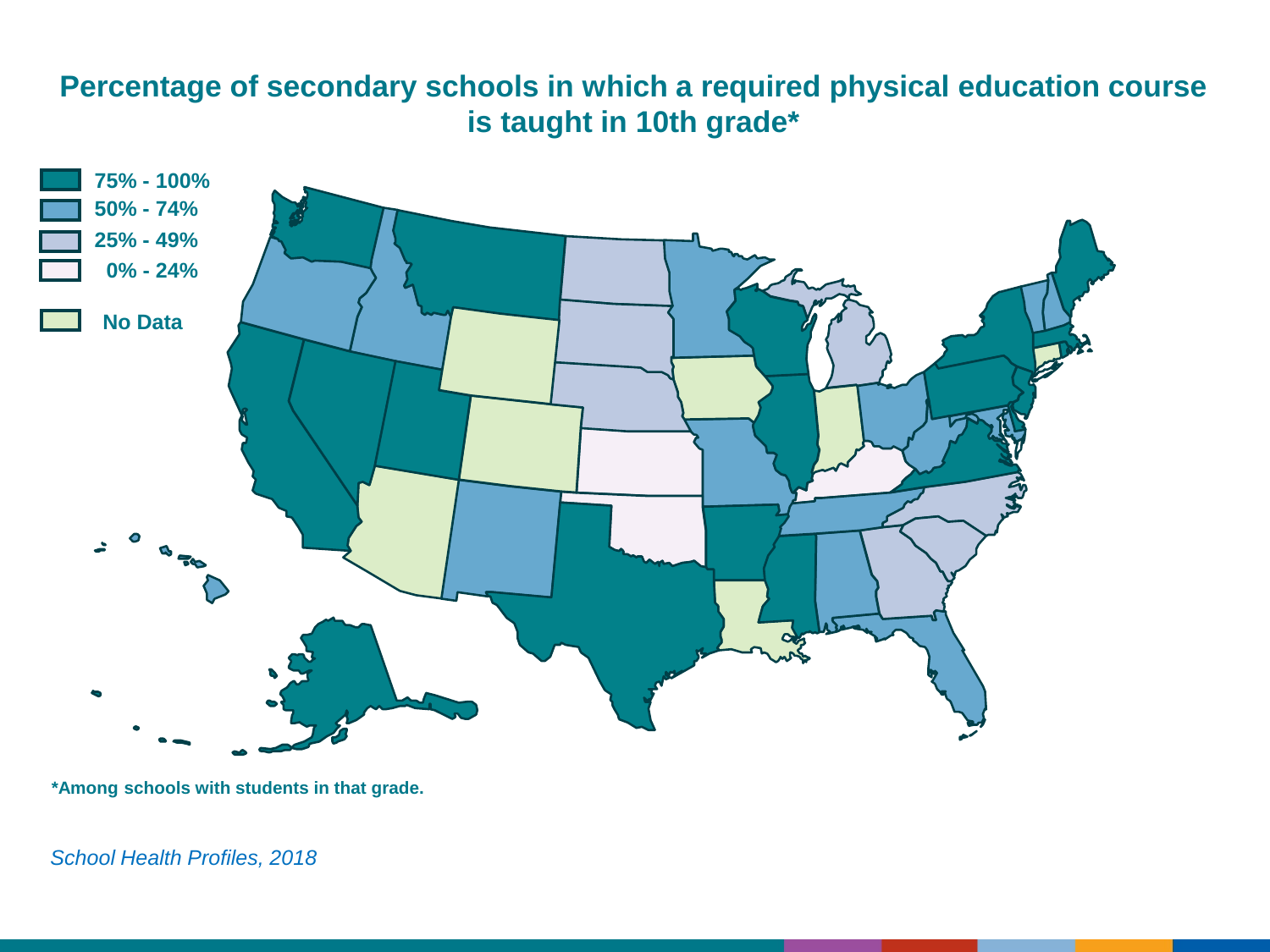# **Percentage of secondary schools in which a required physical education course is taught in 11th grade\***



**\*Among schools with students in that grade.**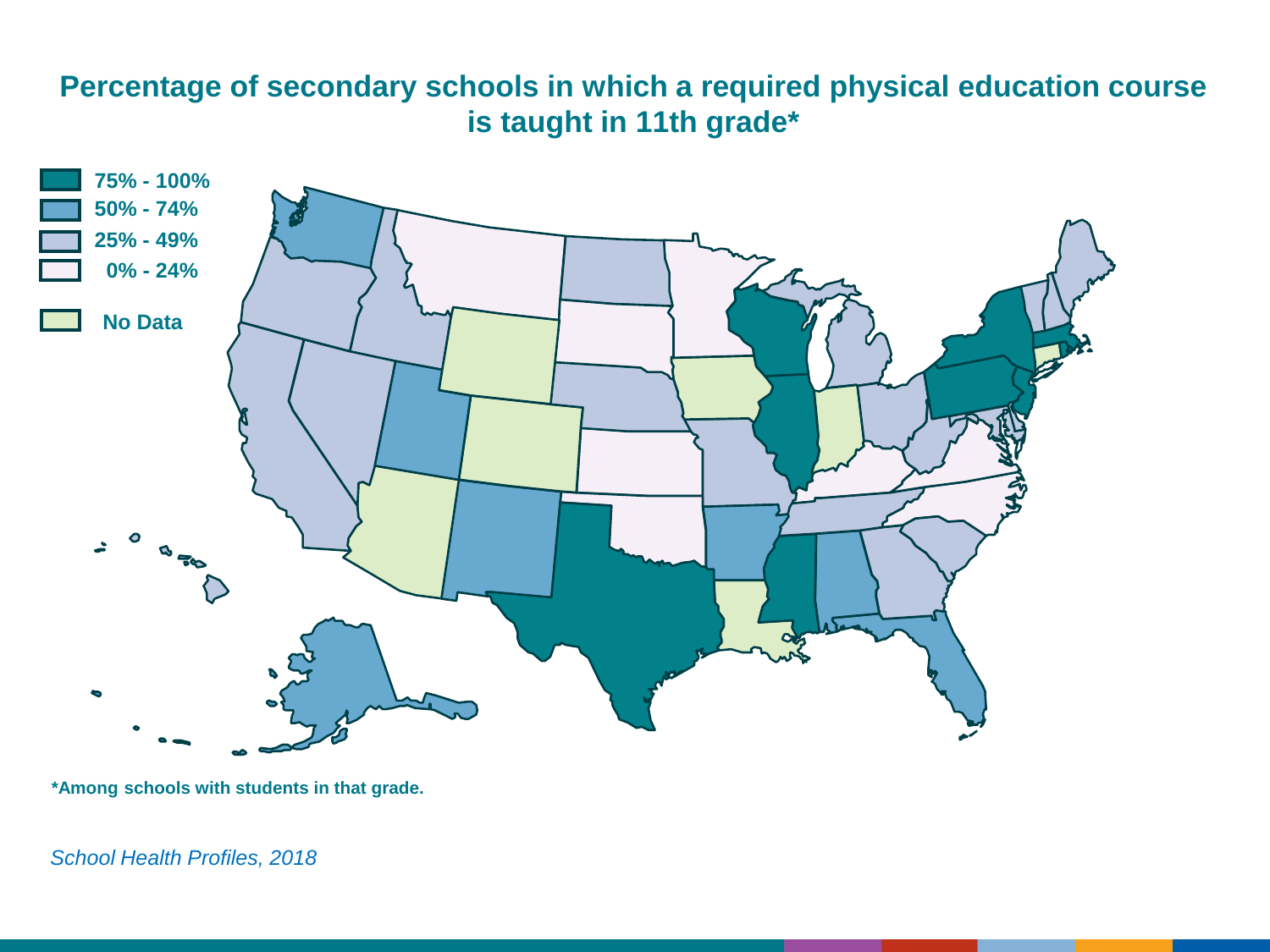# **Percentage of secondary schools in which a required physical education course is taught in 12th grade\***



**\*Among schools with students in that grade.**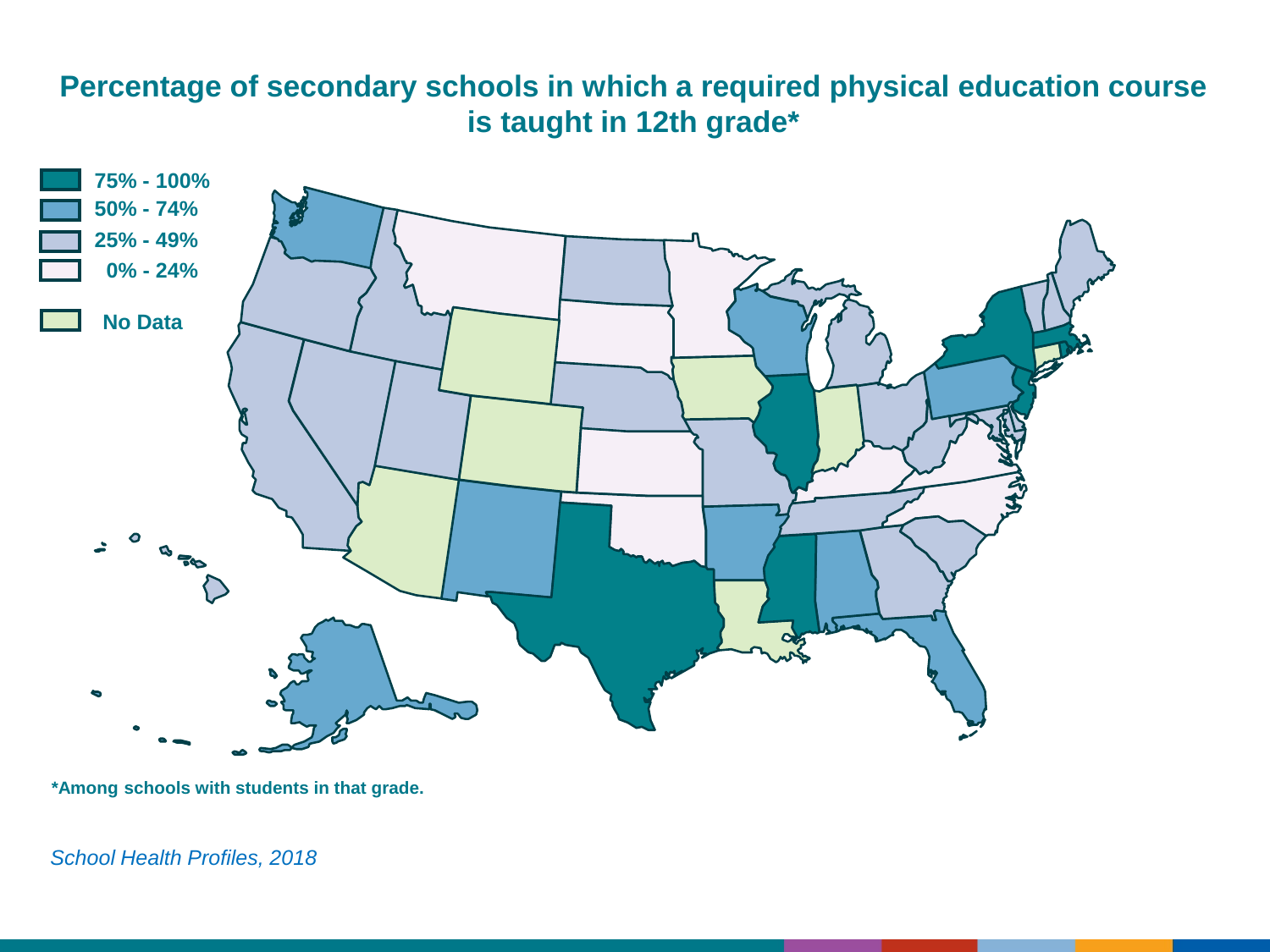# **Percentage of secondary schools in which at least 1 physical education teacher or specialist received professional development on physical education\***



**\*During the year before the survey.**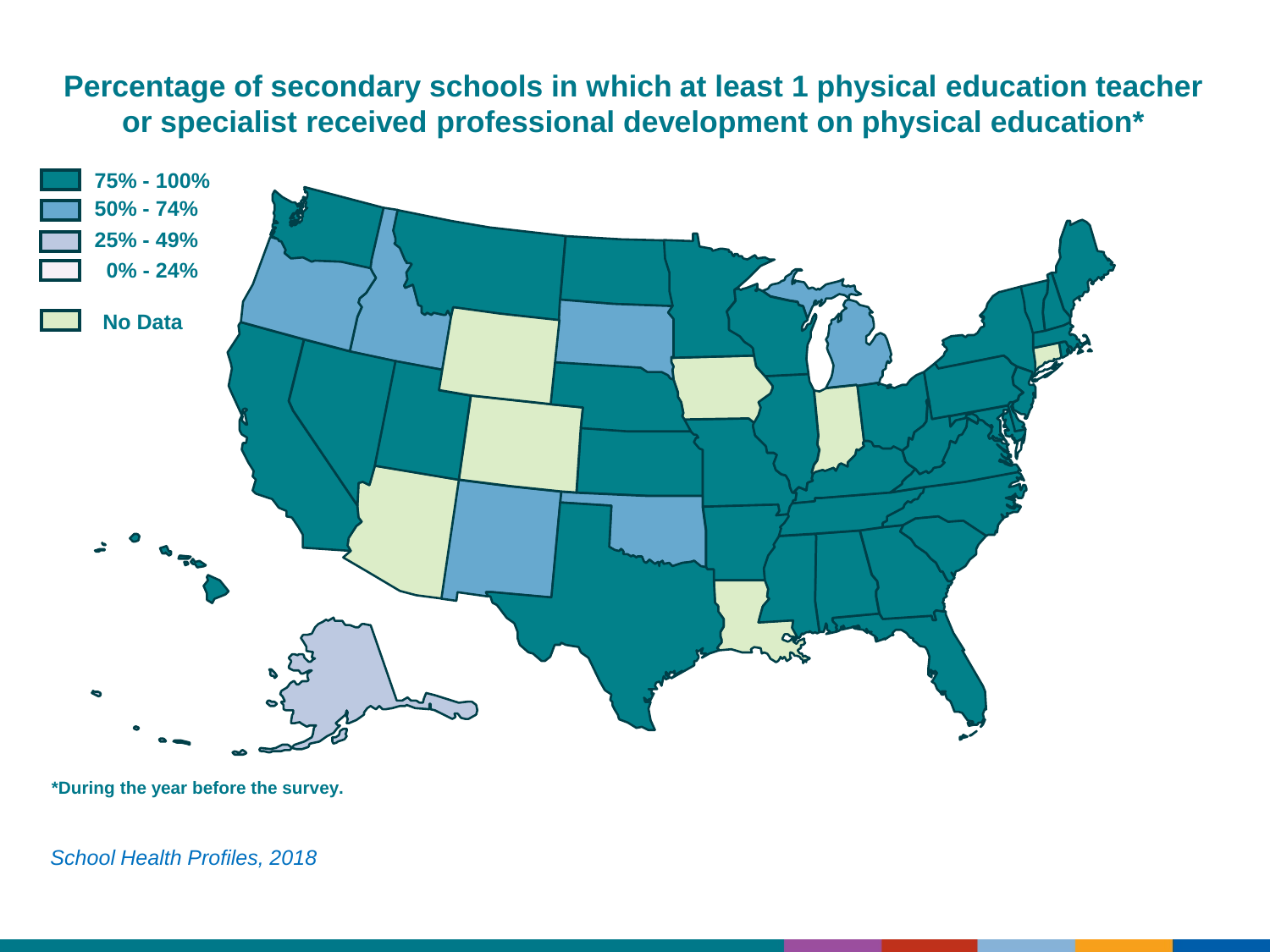# **Percentage of secondary schools in which students participate in physical activity in classrooms during the school day\***



**\*Outside of physical education.**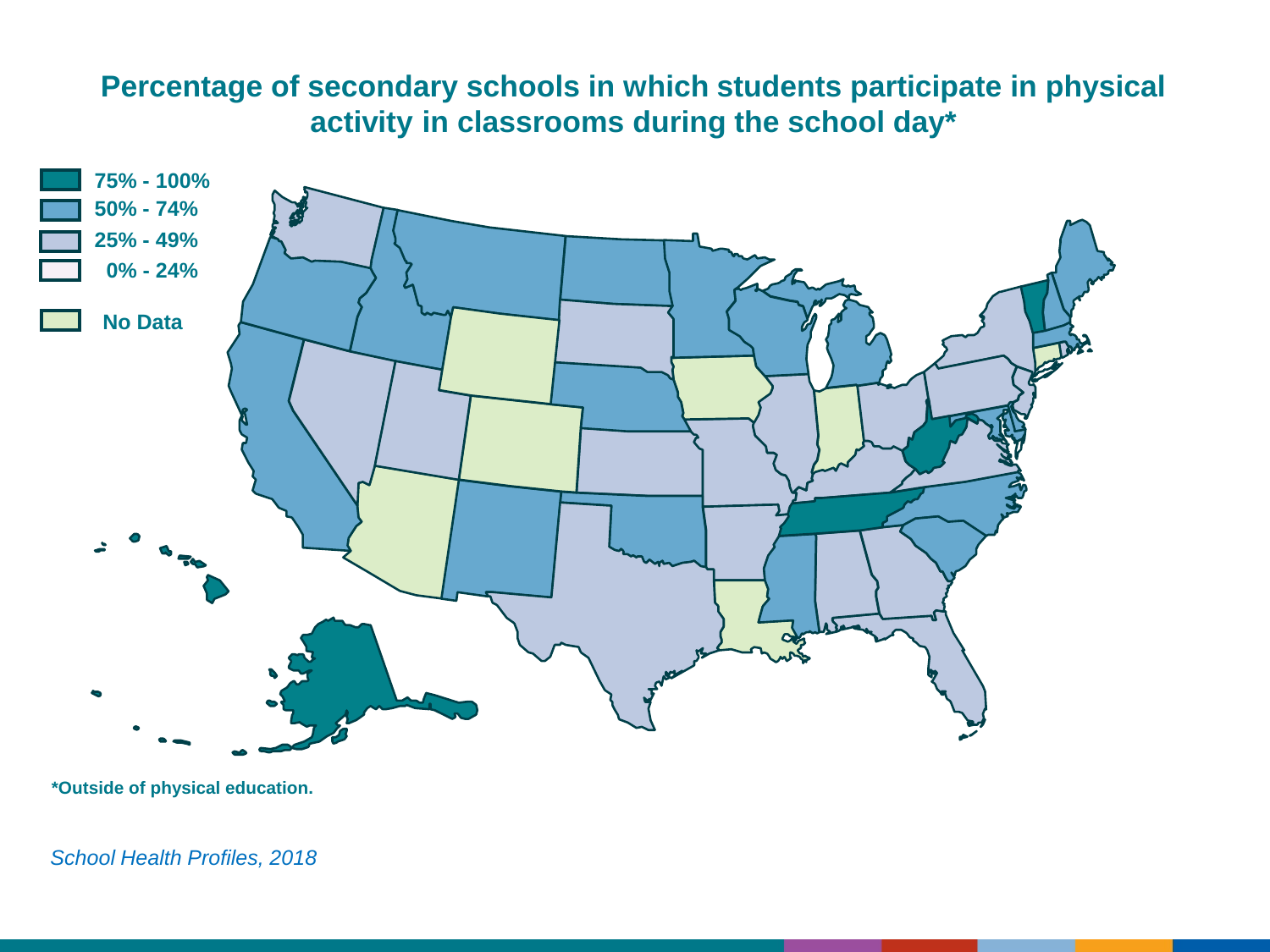# **Percentage of secondary schools that offer opportunities for all students to participate in intramural sports programs or physical activity clubs**

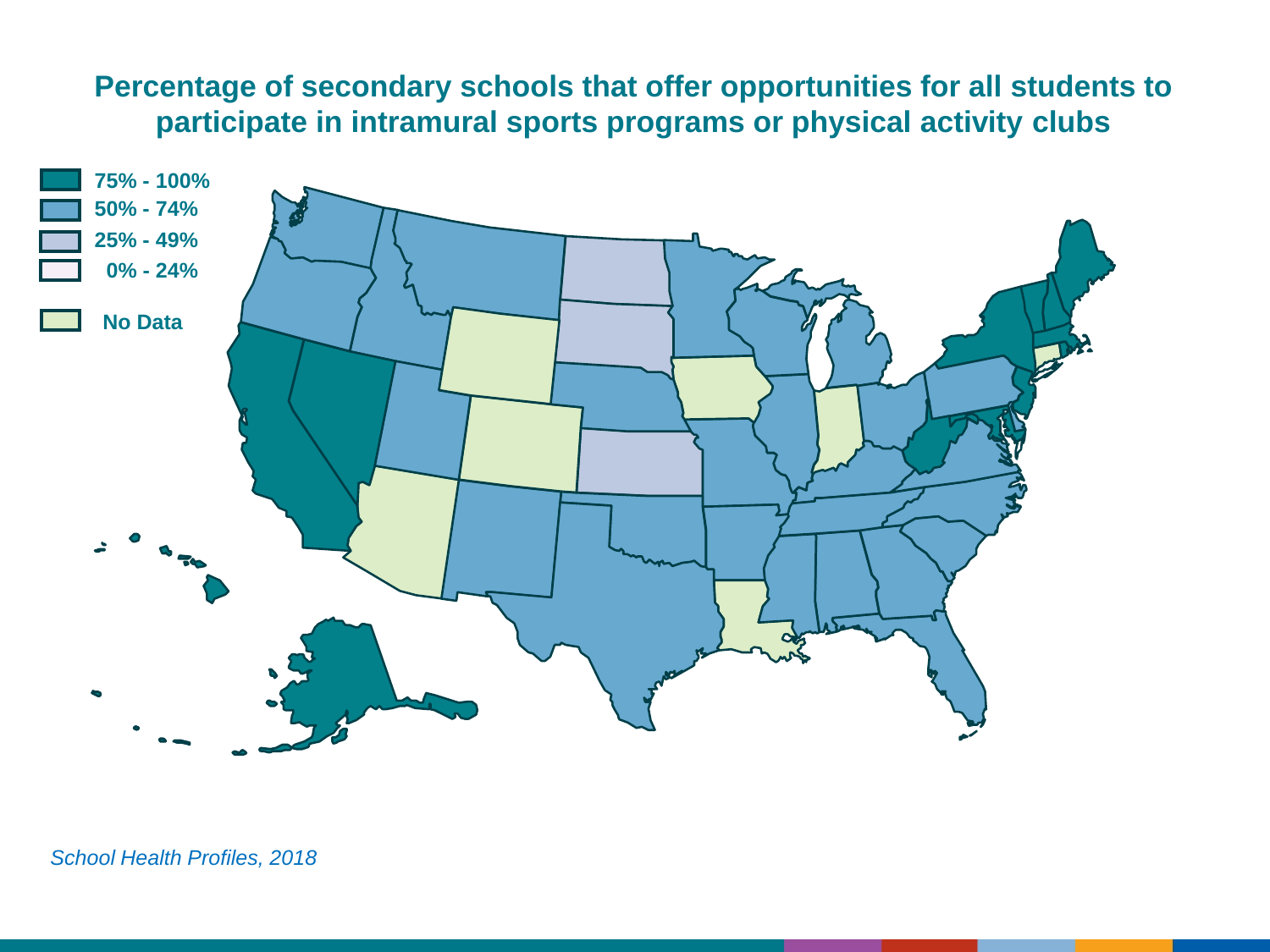# **Percentage of secondary schools that offer opportunities for students to participate in physical activity before the school day\***



**\*Through organized physical activities or access to facilities or equipment for physical activity.**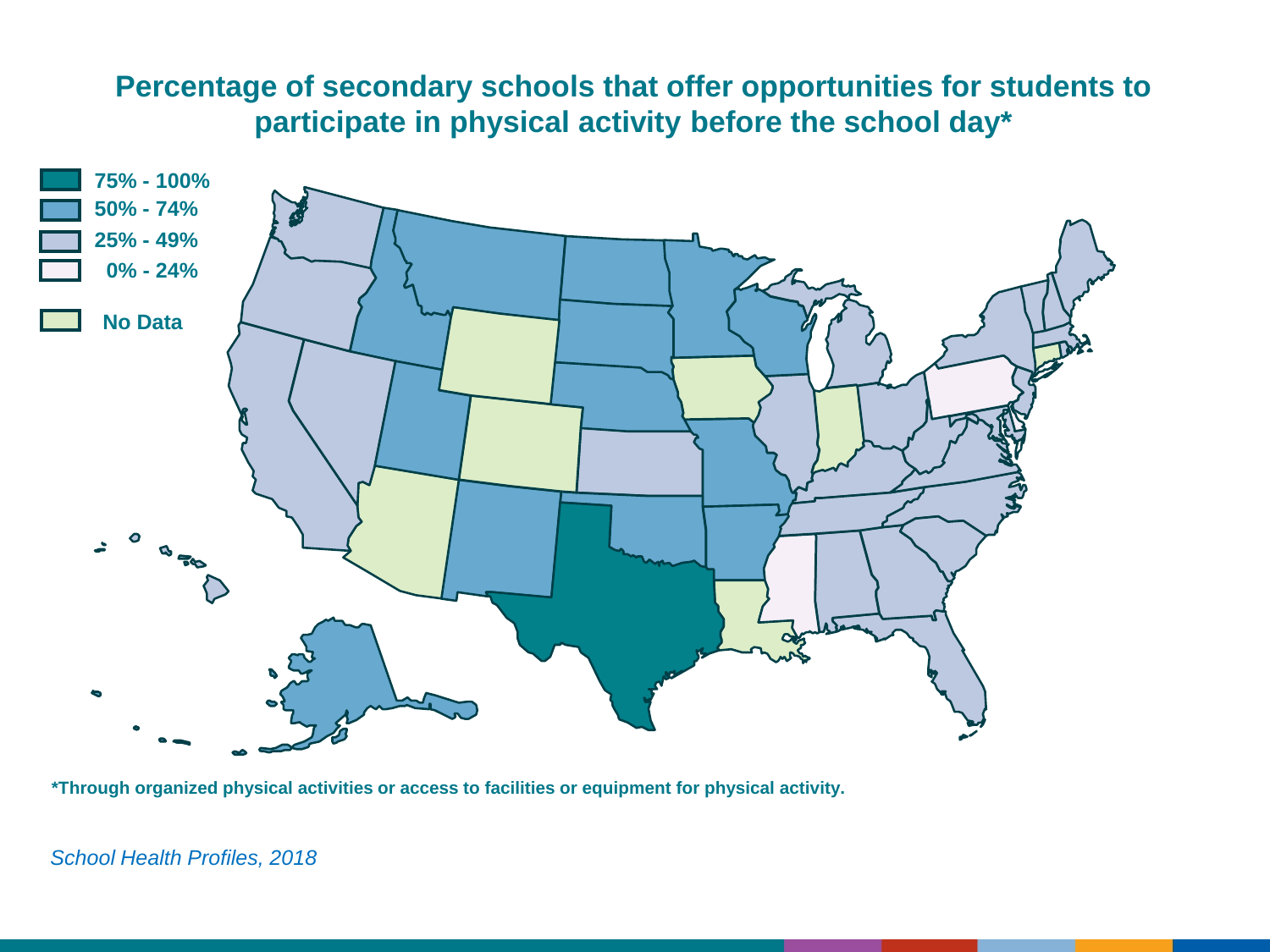# **Percentage of secondary schools that offer opportunities for students to participate in physical activity after the school day**